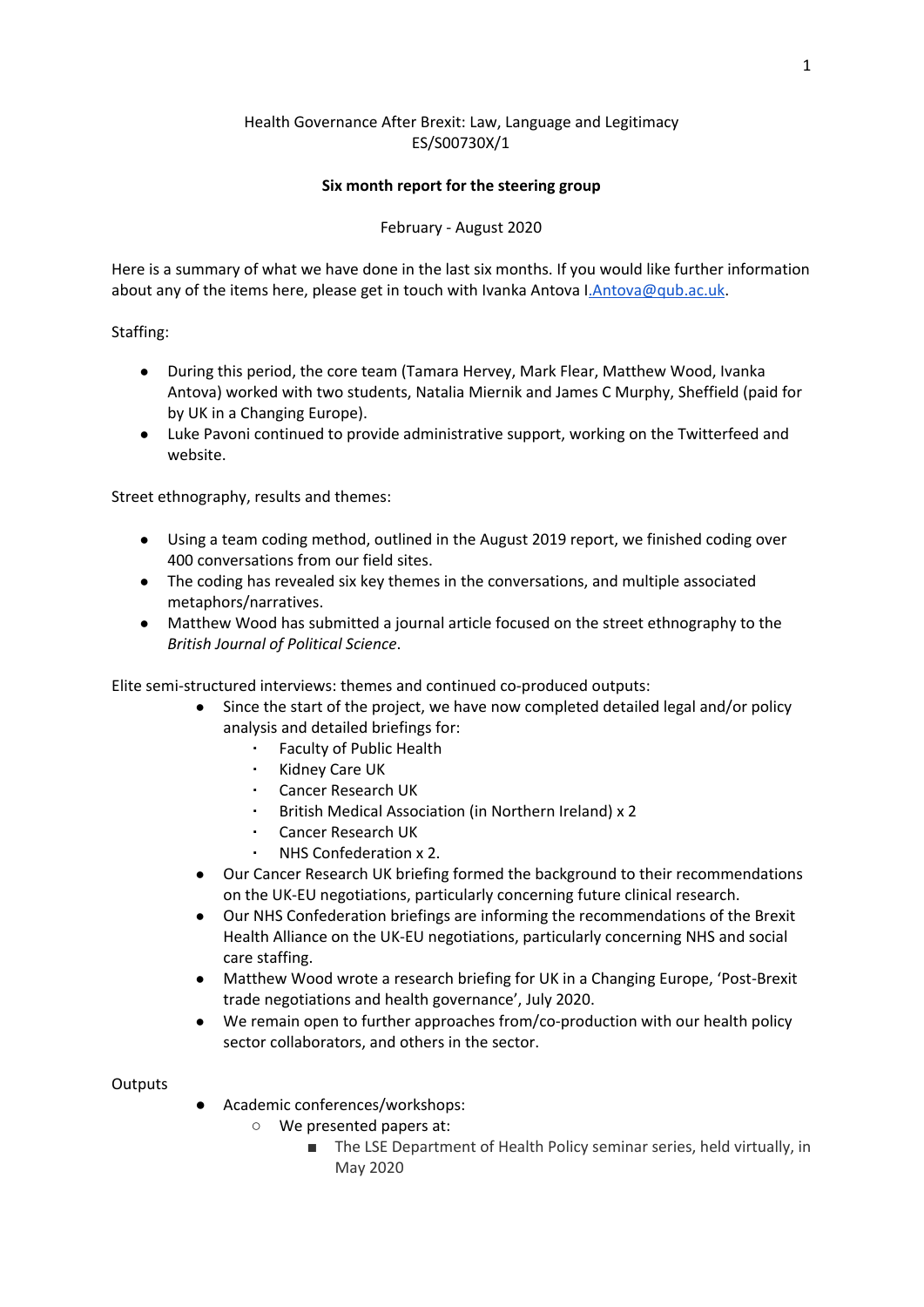- The British Sociological Association Disability Studies Group seminar series, held virtually, in June 2020
- The Northern/Irish Health Law and Ethics Network Seminar Series, held virtually, in June 2020.
- We had two papers accepted at the Political Studies Association Annual Conference in Edinburgh, in March 2020; and one at the Law & Society Annual Conference in Denver, Colorado, in June 2020, but the former conference was cancelled and we withdrew from the latter which took place only virtually due to the COVID-19 pandemic.
- We have a paper accepted at UACES, in Belfast, in September 2020, which we will deliver virtually.
- Public/policy engagements:
	- We have presented the project at:
		- The NHS Confederation, Wales, online webinar, on *COVID-19, EU Transition, and the Welsh health and social care sector* in June 2020.
	- Tamara Hervey was reappointed as Specialist Advisor to the House of Commons Health and Social Care Committee in March 2020, and continues to provide advice on matters related to Brexit and health.
	- blogs
		- Mark Flear, 'Coronavirus, Brexit and threats to health security' February 2020, UK in a Changing Europe blog.
		- Mark Flear, 'EU joint procurement UK's delayed participation undermines the NHS and risks lives' March 2020 UK in a Changing Europe blog.
		- Tamara Hervey, Natalia Miernik and James C Murphy, 'How is Part Two of the Withdrawal Agreement (citizens' rights) enforceable in the courts' May 2020, EU Law Analysis: Expert insights into EU law developments blog.
		- Ivanka Antova, 'Disabled people's rights during the COVID-19 crisis' May 2020 QUB Policy Engagement blog
		- Tamara Hervey, 'The UK's "vaccine nationalism" over COVID-19' July 2020 UK in a Changing Europe blog.
		- Matthew Wood, 'Our trade deals will impact healthcare across Europe', July 2020, UK in a Changing Europe blog.
	- media engagements:
		- Mark Flear was interviewed for an article by Daily Telegraph on COVID-19 and UK access to the EU health security system in March 2020.
		- Mark Flear was interviewed for an article by Politico on UK's access to a COVID-19 vaccination in March 2020.
		- Mark Flear was interviewed for an article by Irish News on COVID-19 in March 2020.
		- Mark Flear co-wrote an article for The Guardian on Brexit and UK's response to a future pandemic in March 2020
		- Mark Flear co-wrote a letter on the EU's ventilator scheme that was published in The Guardian/Observer Online in March 2020
		- Mark Flear was quoted in an article by The Guardian on Brexit and COVID-19 vaccine on March 2020.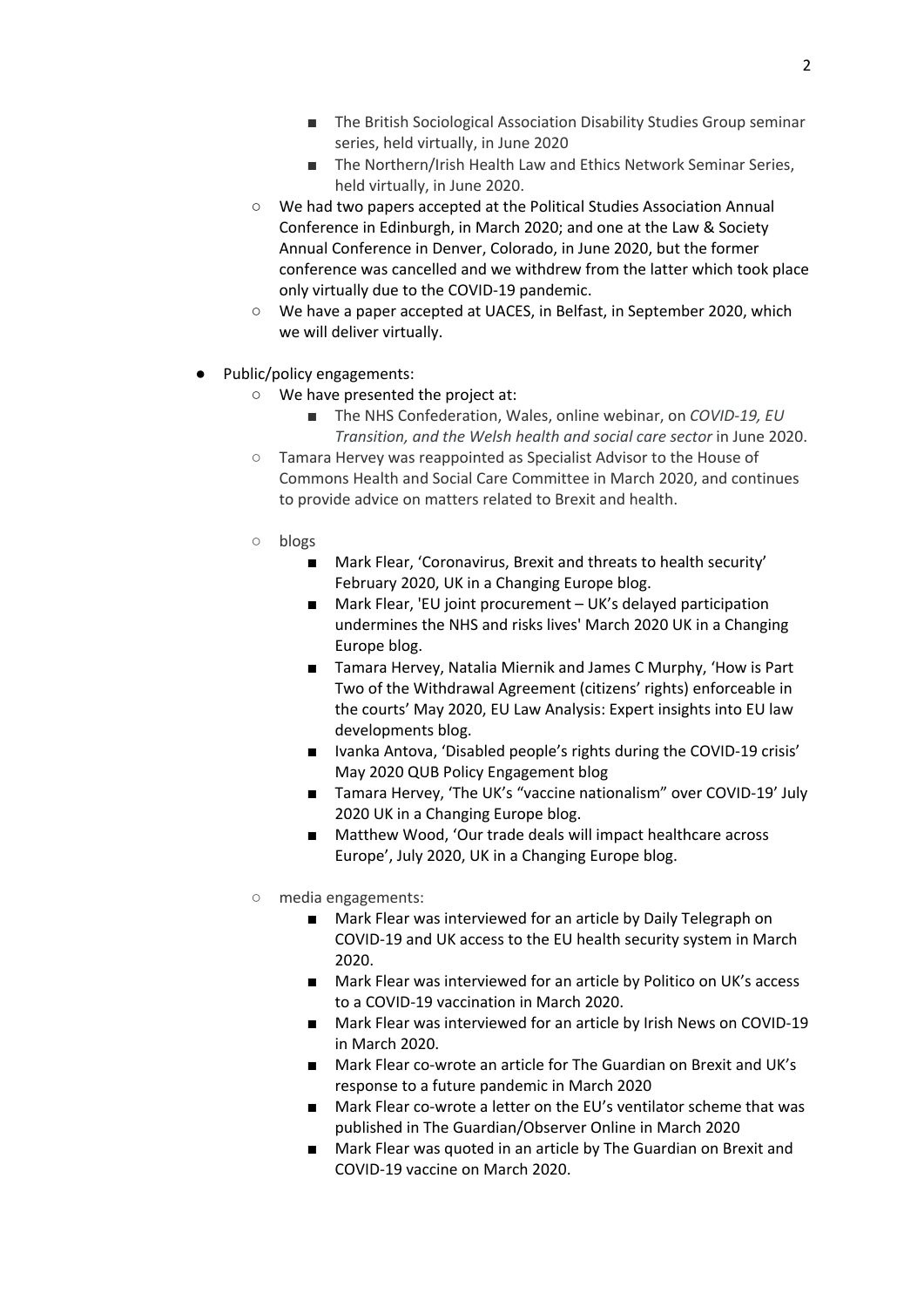- Mark Flear was quoted in an article by The Express on Brexit and COVID-19 vaccine on March 2020.
- Mark Flear was quoted in the New York Times Post on Brexit and COVID-19 in March 2020.
- Mark Flear was interviewed by France 24 on COVID-19 in the UK in March 2020.
- Tamara Hervey and Philippa Whitford MP recorded a podcast for UK in a Changing Europe, the Brexit Breakdown Podcast in May 2020.
- Publications:
	- Journal articles:
		- Wouters et al, 'Brexit and the European Medicines Agency-What Next for the Agency and UK Drug Regulators?' (2020) JAMA Health Network.
		- M Flear et al, 'Coronavirus shows how UK must act quickly before being shut out of Europe's health protection systems' (2020) *The British Medical Journal* 368:m400.
		- K P Purnhagen et al, 'More Competences than You Knew? The Web of Health Competence for European Union Action in Response to the COVID-19 Outbreak' (2020) *European Journal of Risk Regulation* 11 2, 297-306.
		- N Fahy et al, 'Assessing the potential impact on health of the UK's future relationship agreement with the EU: analysis of the negotiating positions' (2020) *Health Economics, Politics & Law* 1-18.
		- M C I van Schalkwyk et al, 'Risks to health & the NHS in the post-Brexit era' (2020) *The British Medical Journal* 369:m2307.
	- Other:
		- Darcy Foster, a project student intern from Sheffield, was selected to showcase her research on the project in the House of Commons in March 2020.

## Documentary film:

- ShoutOutUK completed editing two versions of the film, entitled *Brexit, Health & Me* a longer one for film festivals etc, and a shorter one for discussion-based events.
- The film was formally launched in QUB on 10 March 2020. Attendance was good, with about 30 people present, though because it was the start of the COVID-19 pandemic in the UK and Ireland, less so than it might otherwise have been. The public discussion after the screening raised a number of issues for further investigation and potential collaboration.
- With ShoutOutUK, we modified the original dissemination plan for the film.
- We used ShoutOutUK's online platform to showcase the film along with two sets of learning materials that we wrote. One is aimed at A-level politics students, and the other is for more general use with young people, to support remote learning during the time when COVID-19 meant schools were offering remote learning. We disseminated information about these learning materials to over 100 secondary schools across the UK.
- The University of Sheffiel's, Centre for International and European Law hosted a 'Law Through a Lens' event, involving a screening of the film, and discussion with staff and students afterwards. 47 people registered, and we assume watched the film. 19 people attended the online discussion.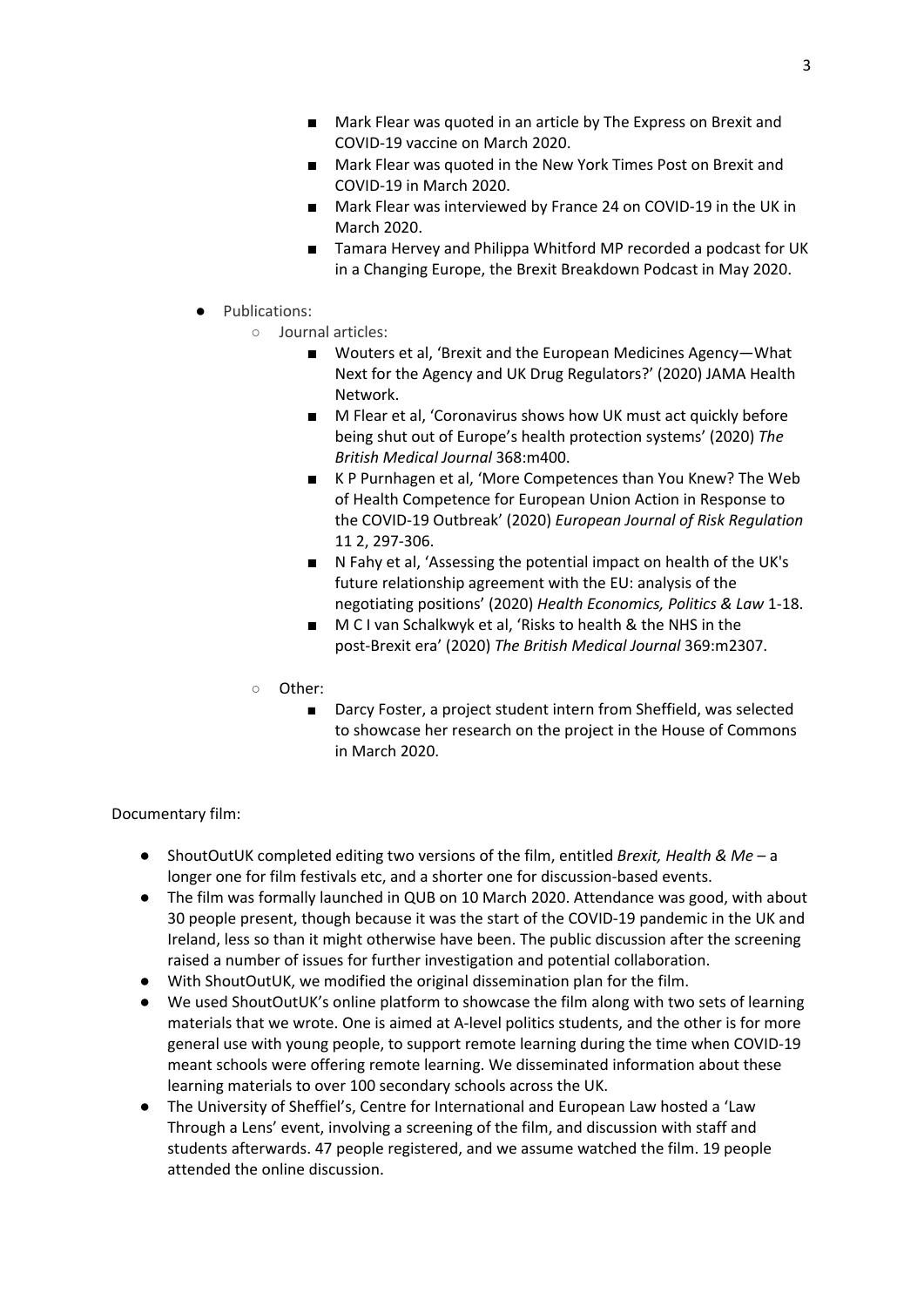- ShoutOutUK is entering the film into some documentary film festivals.
- ShoutOutUK is negotiating with London Live, who have shown some interest in showing the film. This would involve some further editing to bring it up to date, and to 'balance' the commentary so that the film satisfies London Live's compliance unit.

Current work in addition to the above:

- The project team is now focusing on academic outputs, locating ourselves in various literatures, and contributing to methodological development in the field of social science:
	- o Ivanka Antova has had an article accepted by the *Medical Law Review*, entitled 'Disability rights during COVID-19: emergency law and policy in England';
	- o Matthew Wood has submitted an article to the *British Journal of Political Science*, entitled 'Researching "Left Behind Communities": the promise of ethnographic observation in post-Brexit UK';
	- o Mark Flear and Ivanka Antova are working on two journal articles, on COVID-19 and health law post Brexit; and on responsibilisation for health post Brexit.
	- o Tamara Hervey is working on a book proposal, provisionally entitled *Health Governance after Brexit: Law, Language and Legitimacy.* As part of the proposal, she has drafted the opening chapter.
- Tamara Hervey is working with the Nuffield Trust, who have secured funding from the Health Foundation for a pilot study, benchmarking health law and policy changes post-Brexit, which commences in August 2020.

# Future work:

- Dissemination: We have applied to hold a virtual dissemination event as part of the UK Festival of Social Science. We are awaiting a decision from the University of Sheffield Faculty of Social Sciences. We have in principle agreement from UK in a Changing Europe to partner us in this dissemination event, which will be aimed at the health policy community, as well as the general public.
- We are still hoping to be able to hold dissemination events in each of our field sites, as well as an event in London. These are to be tailored to local needs and will mainly focused around Q&A and the film. Some events may involve collaboration with other Governance after Brexit teams and/or with UK in a Changing Europe. We have been unable to move forward with any of this type of dissemination because of the COVID-19 pandemic and associated restrictions. Delivering these planned events is contingent on us receiveing COVID-19 follow-on funding from UKRI.
- Legal analysis: we will continue to carry out doctrinal legal research on health law after Brexit, working with our co-producers from the health policy field.
- Academic and scholarly activities: we had planned a team writing retreat to follow on immediately from the Political Studies Association conference in Edinburgh. If feasible, we will do this after PSA in Belfast in spring 2021. Having the team physically together, away from other distractions, will help significantly in terms of developing high quality scholarly outputs.
- We are working on a book proposal, led by Tamara Hervey, to be aimed at Hart Publishing's Law and Health series.

## Practical:

● Budget: we are carrying out regular budget updates and have made sure to not overspend in our various activities. Our budget is healthy, because we have been unable to spend on conferences and travel